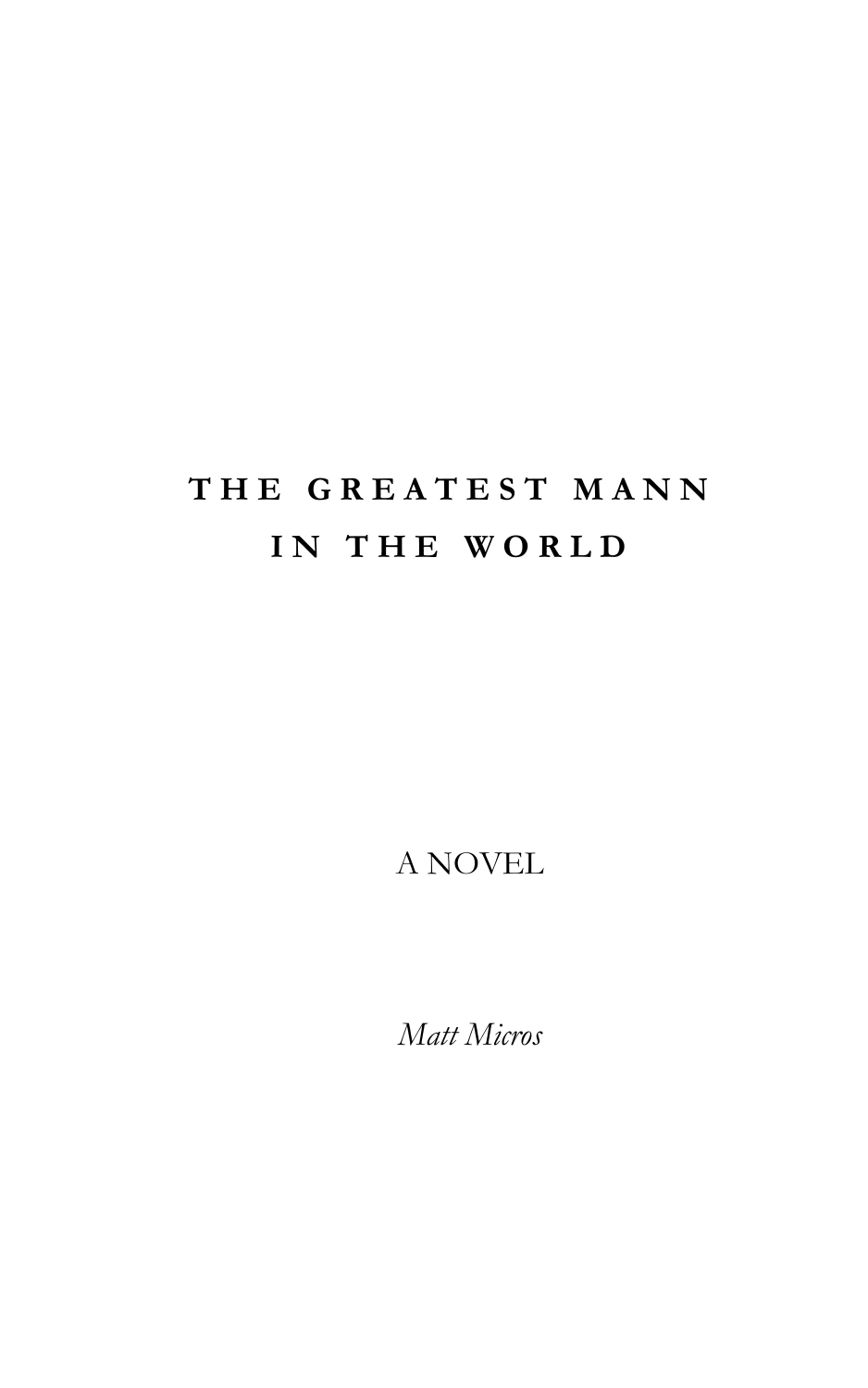Heroes are easily recognized. Just look for the ordinary person who steps forward into an extraordinary circumstance while everyone else stands still.

> Copyright © 2015 Matt Micros All rights reserved. ISBN-10: 0692367004 ISBN-13: 978-0692367001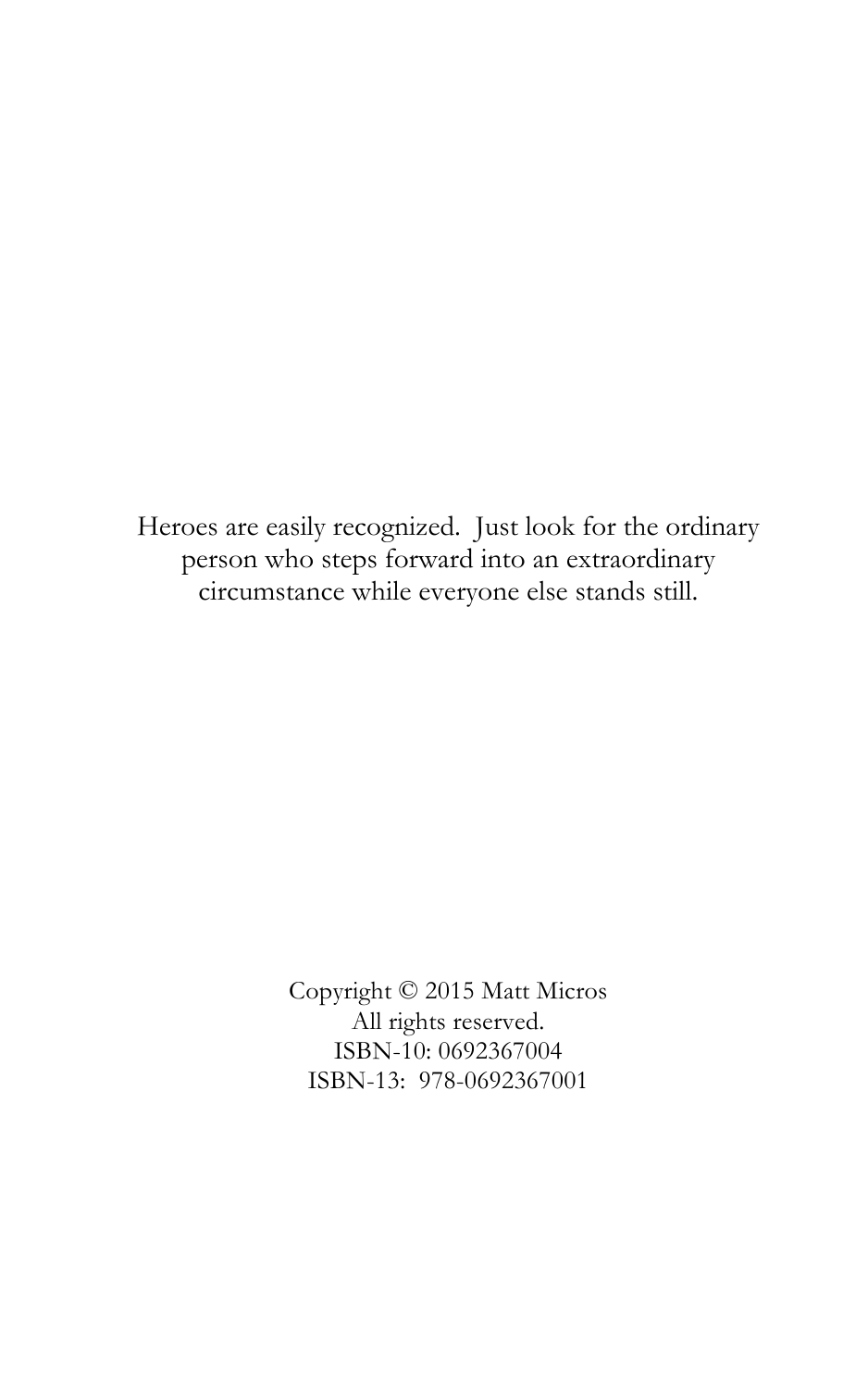*Also by Matt Micros*

*~Five Days~*

*~The Knights of Redemption~*

*~The Chameleon~*

*~Nick Nelson Was Here~*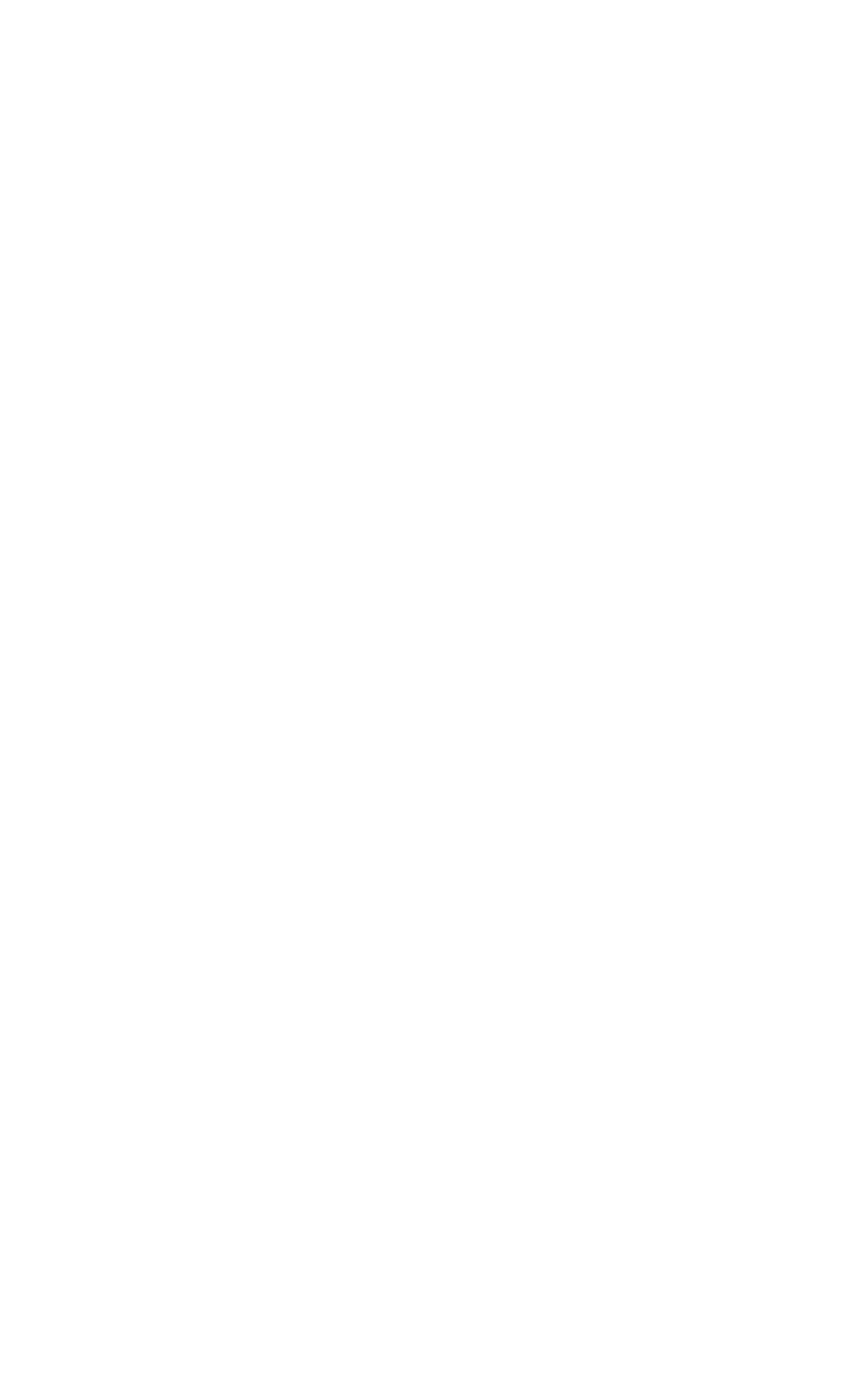## TABLE OF CONTENTS

| Ι            | Snowifornia                         | 11  |
|--------------|-------------------------------------|-----|
| $\mathbf{H}$ | Under the Cover of Day              | 19  |
| III          | A Tale of Two People                | 23  |
| IV           | The Unified Party                   | 30  |
| V            | The Electrician's Wife              | 35  |
| VI           | Doctor Heal Thyself                 | 40  |
| VII          | Ripping Ben Franklin                | 44  |
| <b>VIII</b>  | Homeless at Last                    | 47  |
| IX           | The Nominations Please              | 52  |
| X            | The Chameleon                       | 58  |
| XI           | The 29 Degree Tilt                  | 69  |
| XII          | The Beaten, the Broken & the Damned | 79  |
| XIII         | The Matchmaker                      | 85  |
| <b>XIV</b>   | Every Dog Has Its Day               | 90  |
| XV           | 30 for 30                           | 95  |
| <b>XVI</b>   | A Reunion of Sorts                  | 107 |
| <b>XVII</b>  | The Echoes of Cheers                | 113 |
| <b>XVIII</b> | The Confirmation                    | 126 |
| XIX          | When it Rains, it Pours             | 135 |
| XX           | Help from an Unlikely Source        | 145 |
| <b>XXI</b>   | And Out of the Darkness             | 153 |
| <b>XXII</b>  | And the Winner is                   | 158 |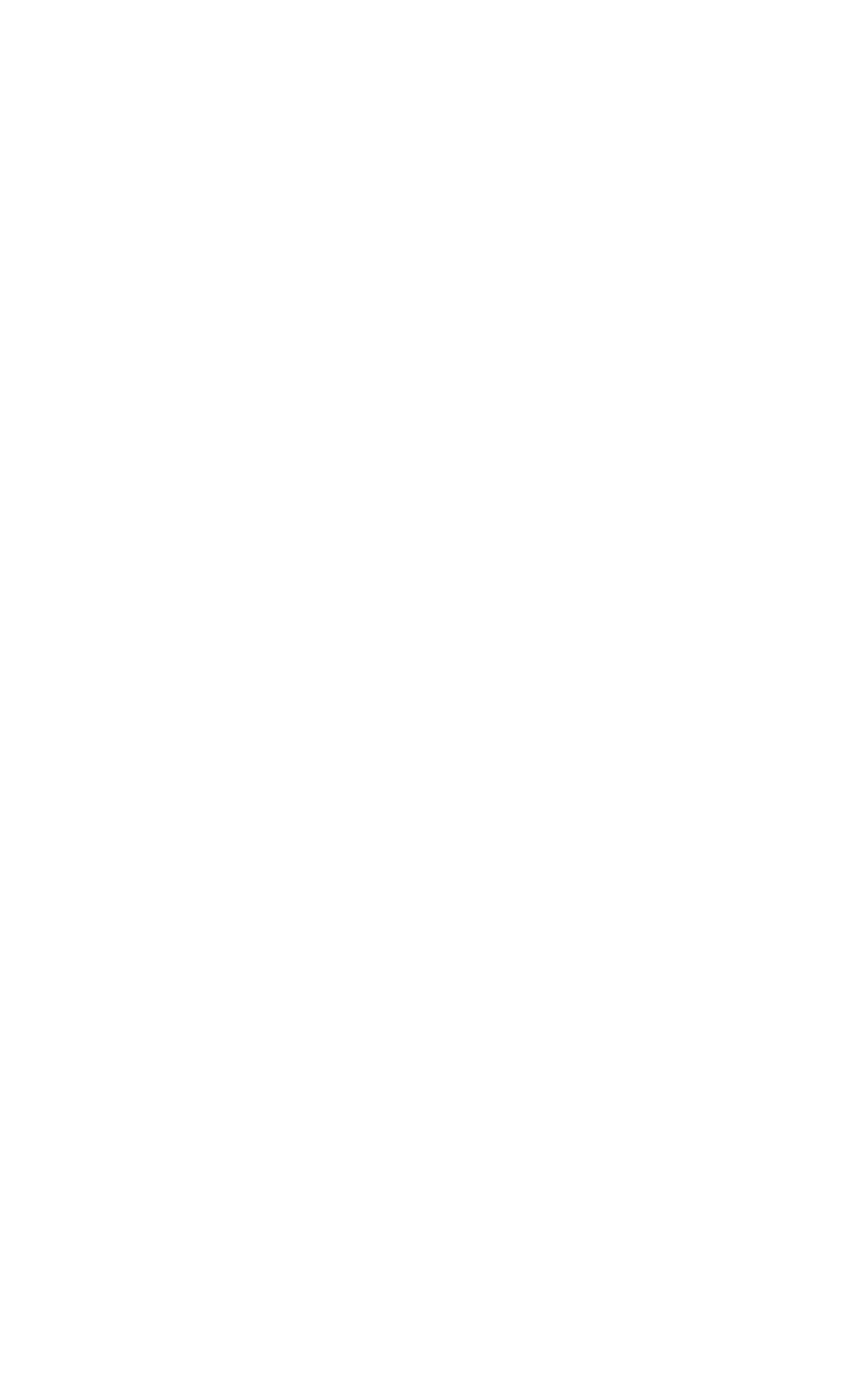## **THE GREATEST MANN IN THE WORLD**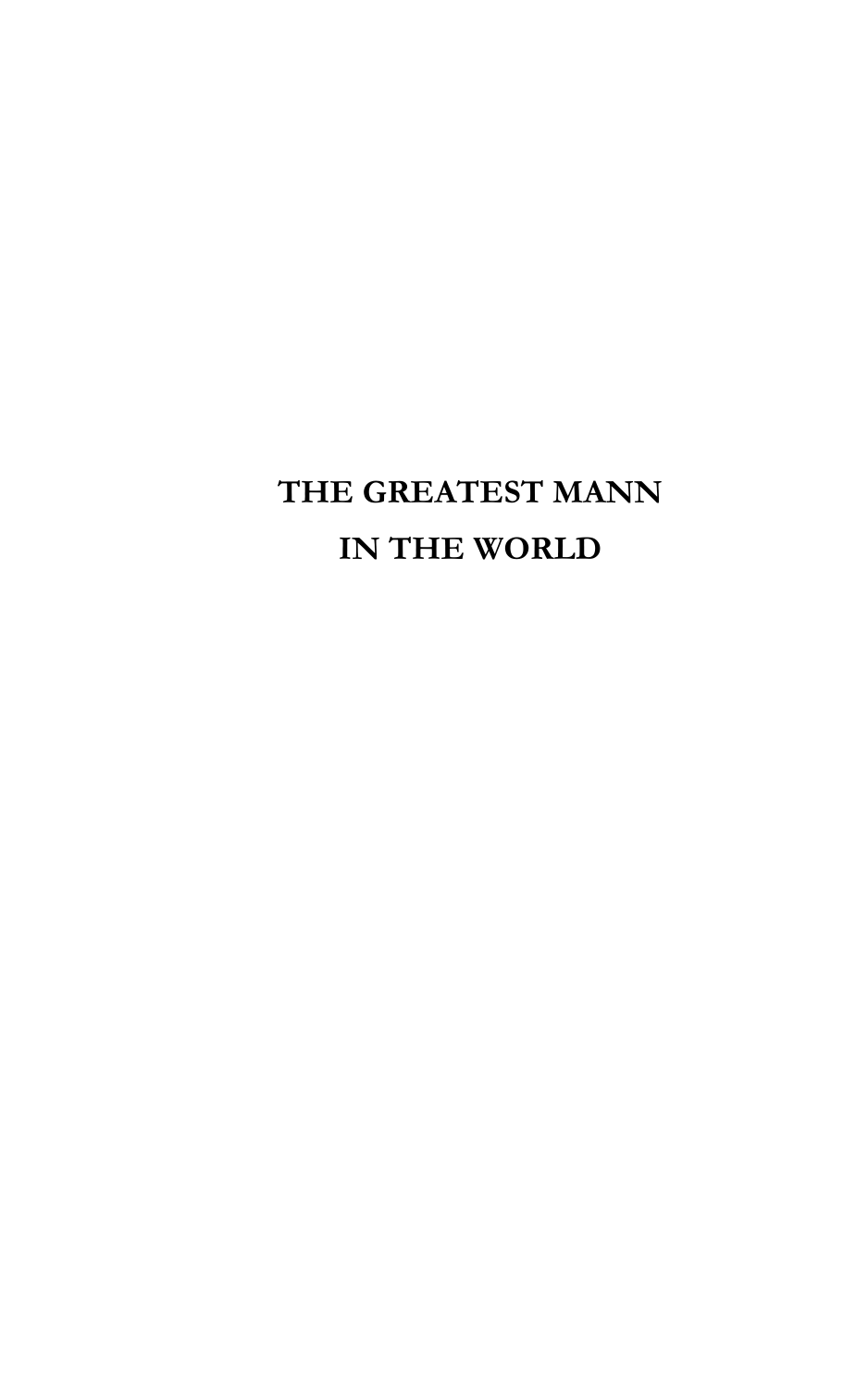*"Children aren't the only ones who need heroes."*

**Tamora Pierce**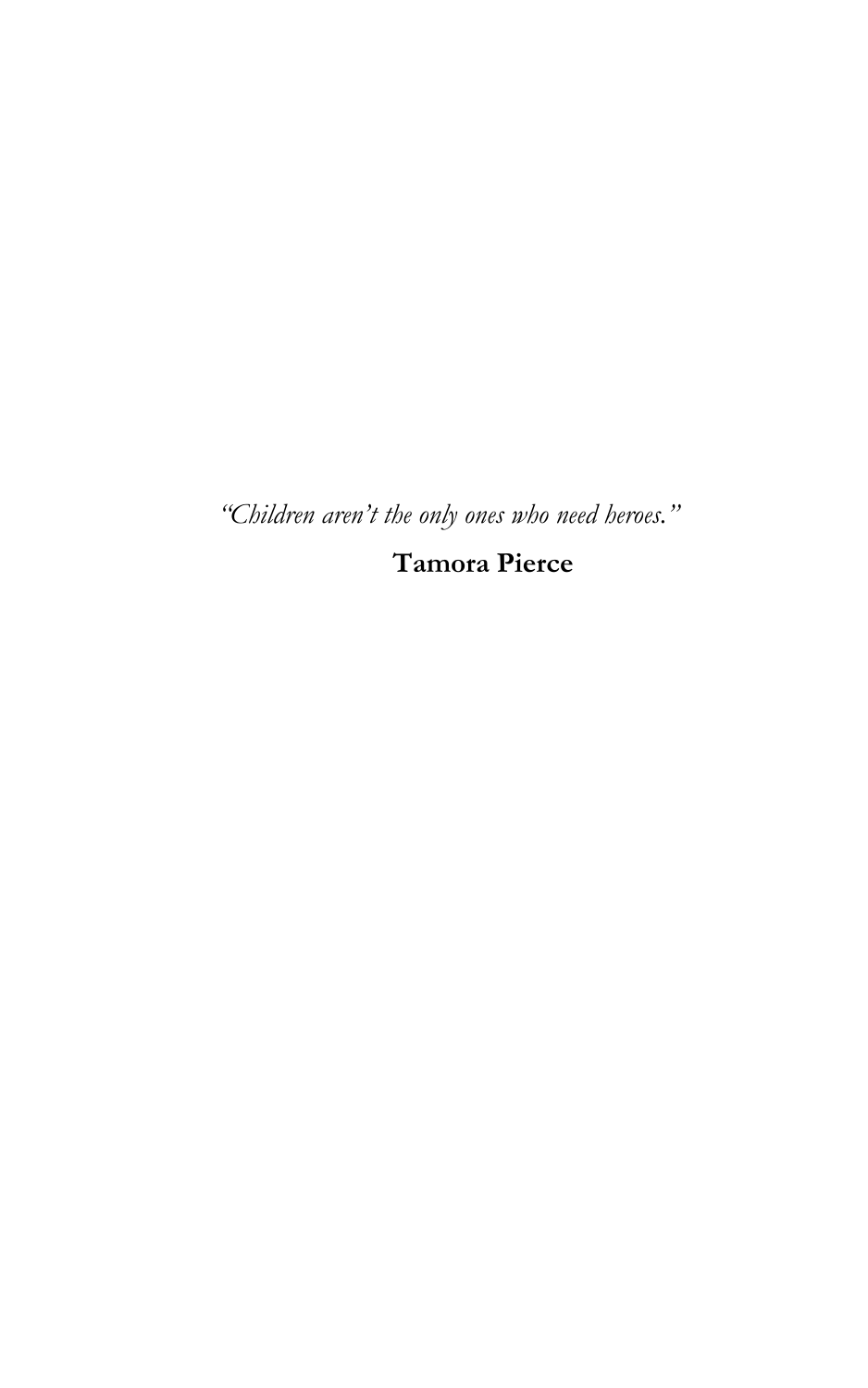This book is a work of fiction. No part of the contents relate to any real person or persons living or dead. No events depicted actually happened or are implied to have happened.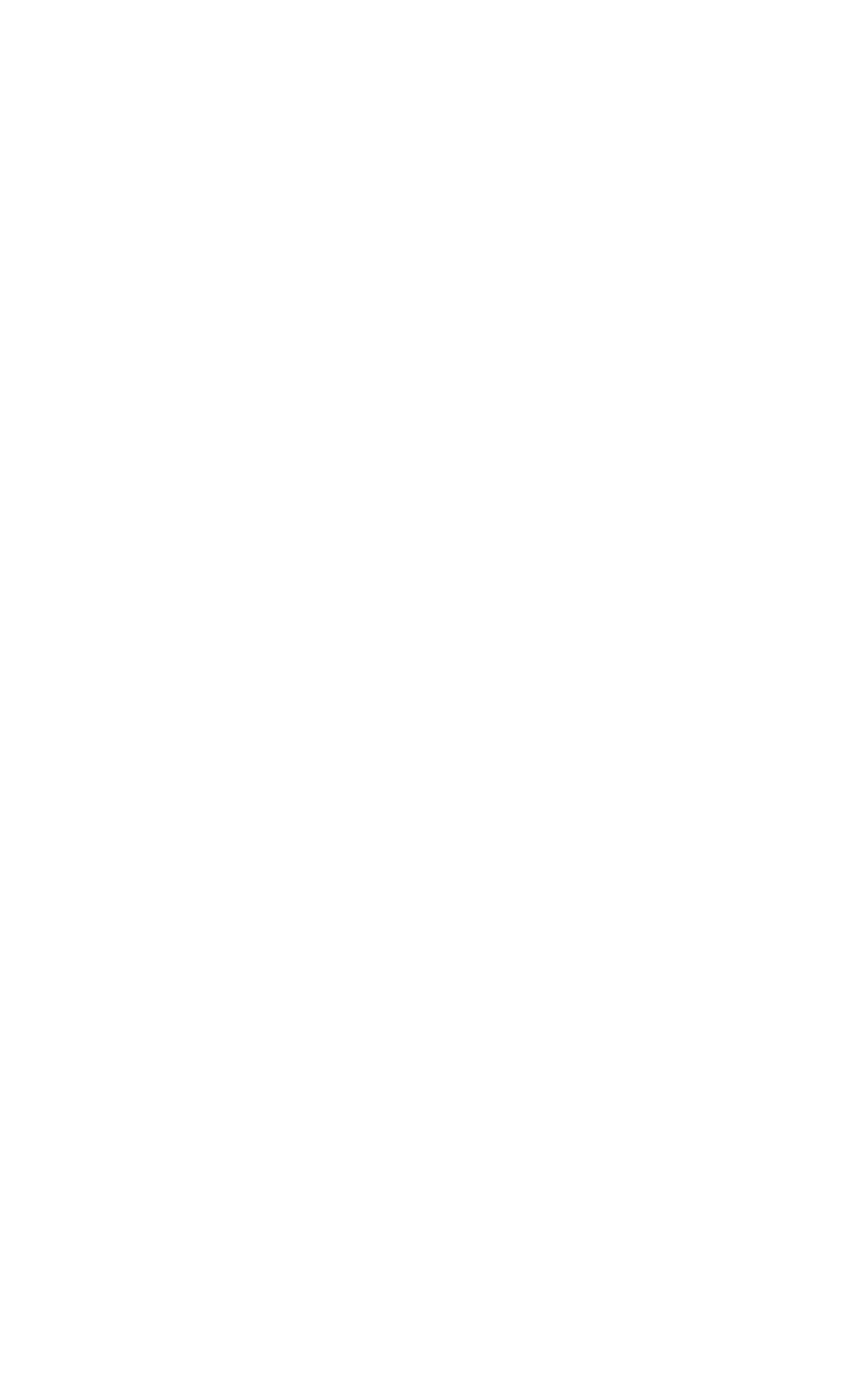## I  $\sim$ SNOWIFORNIA $\sim$

*W*hat if you awoke one morning to find that everything you had known to be true and normal in your life, suddenly no longer was? What if with no advance notice whatsoever, the sun began to rise in the west and set in the east? What if on a random December day, it began snowing in Southern California and didn't stop for four months? What if at that same time, the temperature in Milford, Connecticut soared into the 80's? What if Seattle had four straight months of complete darkness followed by 20 hours a day of sunshine for three months? What if the United States was involved in a endless war that when combined with the environmental shift had caused the country to fall into a deep recession; with gas prices at an all-time high, the stock market at a 40 year low, with giant corporations going out of business on what seemed like a daily basis. What if? What if? What if?

The day began typically enough for mid-December in the nation's capital; cold, dark and grey with a heavy fog that had settled into the district so thick that you practically had to wipe it from your face. People weaved their way through the pedestrian

*\*\*\*\**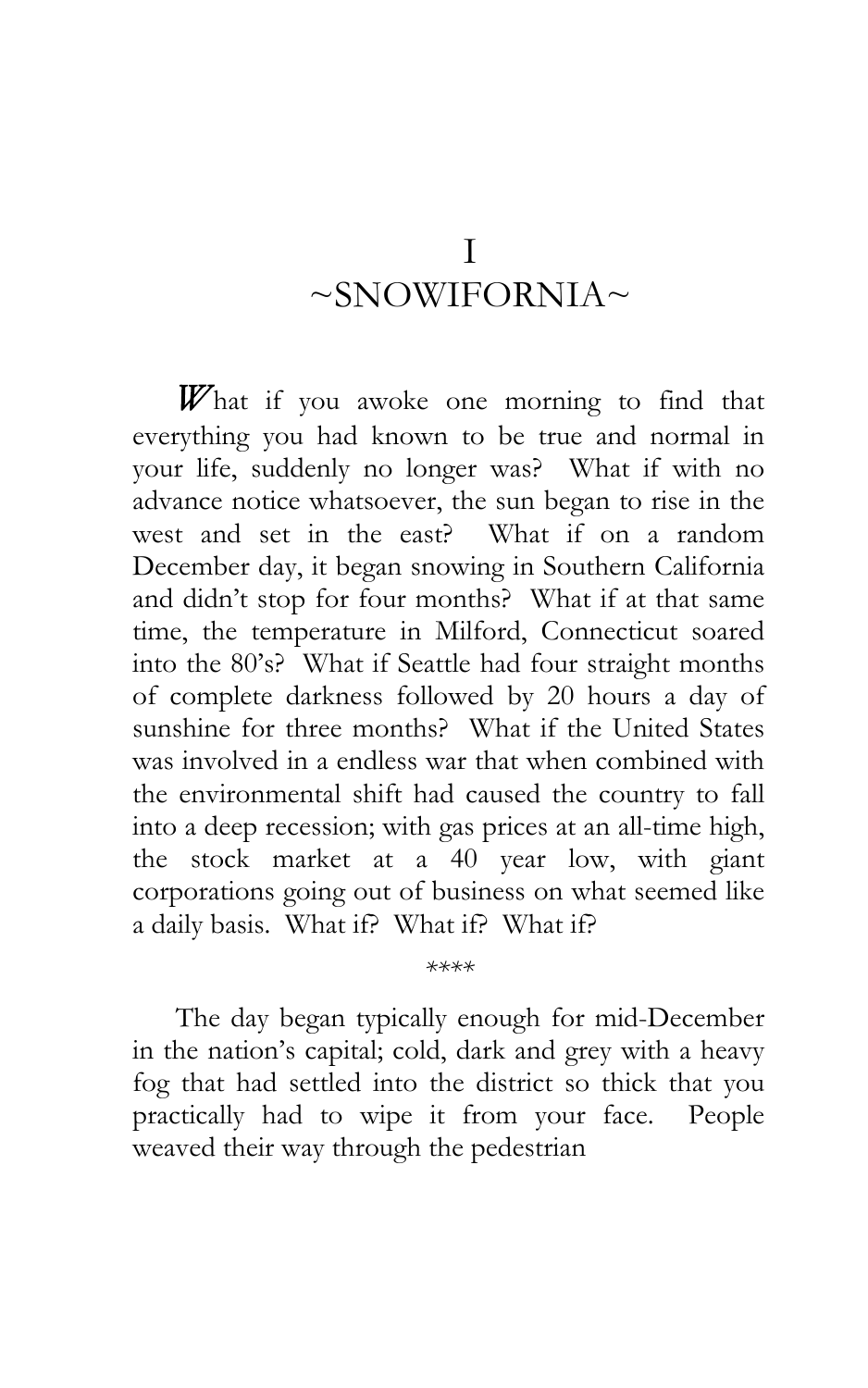traffic as if everyone else had been put in front of them solely to impede them from where they were headed. The mood in the country was as gloomy as the weather.

Meanwhile, on the second floor conference room in a building on the corner of  $11<sup>th</sup>$  Street and Pennsylvania Avenue, key members of the Democratic National Committee were fast at work deciding what was in the best interest of the American people—without bothering to actually ask them what they wanted.

It was a room filled with castoffs and wannabes. Life for these people, with very few exceptions, had not turned out as they had hoped when they were younger, and they were making certain now that they had the opportunity, to inflict payback on anyone whose life *hadn't* been an unhappy and veritable mess in their youth.

Dick Stoops was the unabashed leader of the group, but certainly not for his looks or charm. He was mostly bald, sporting the half globe, with hair on the sides and back of his head. His voice was deep and imposing, with the ability to drown out nearly any sound in its path.

"Did anyone see The Post this morning?" he asked almost rhetorically.

A woman in her late 40's, pretty beneath her red pantsuit and white blouse, chimed in. "They're saying that as long as we put forth a woman or a minority as Huber's running mate, the election is ours to lose."

"And they're right," Stoops answered. "Which is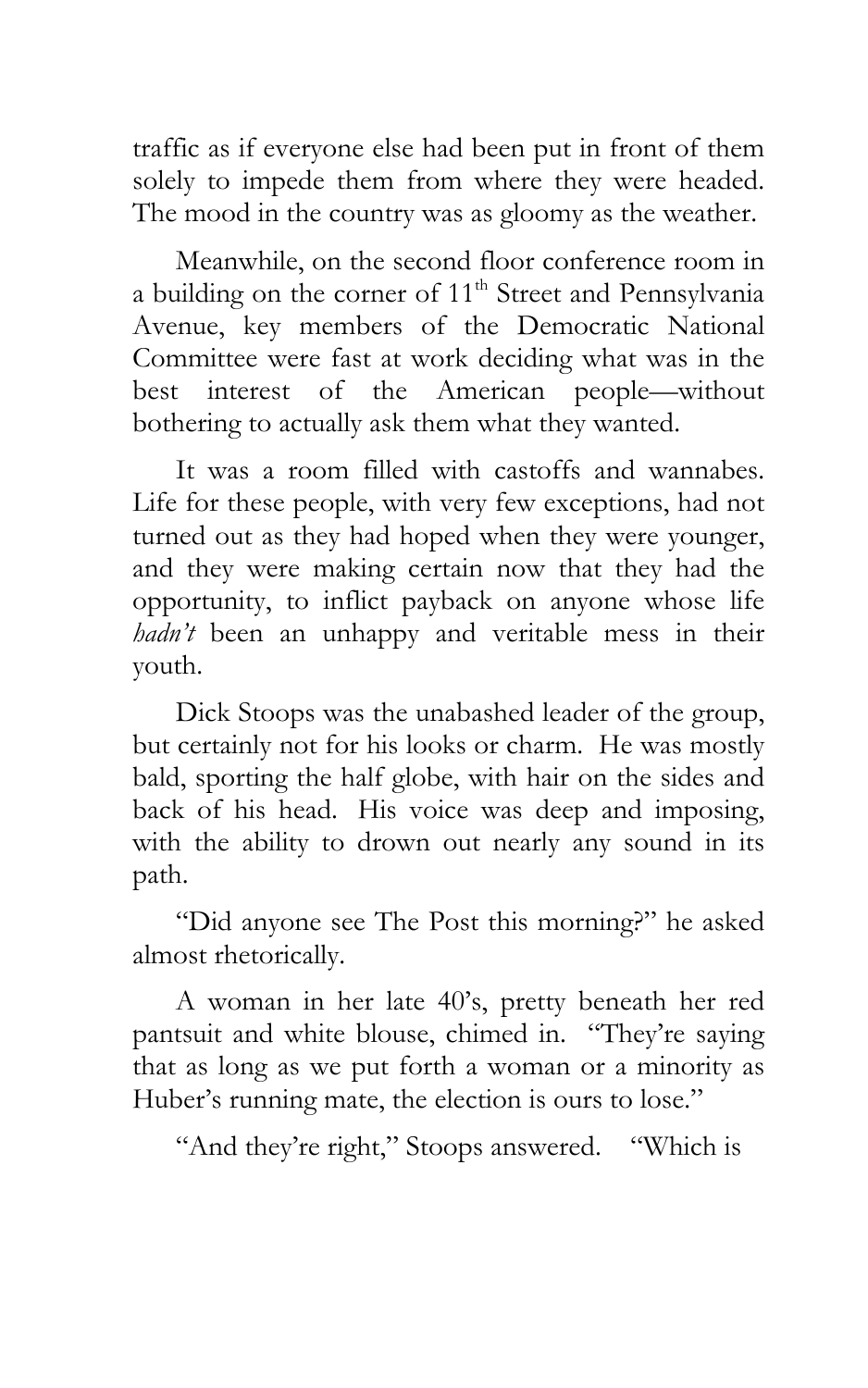why we *will* put forth one or the other. Our job over the next several days is to talk the also-rans out of the race."

An African American man in his early 40's, who didn't seem at all bothered by their political pandering, threw in his two cents. "Do we have anything to offer them?"

"Such as?"

"Cabinet positions, future considerations…etc," the man responded.

"Jesus Christ, Ron. This isn't the NFL draft."

"I understand that, but Rick Jeremiah has plenty of money, and isn't afraid to spend it. He could drag the nomination all the way to the convention floor if he wanted to."

Stoops mulled it over for about ten seconds, which was generally the amount of time he allotted to even the most important of decisions. He hated being strongarmed into doing anything, but was also smart enough to know when to retreat.

"Ok. Tell Jeremiah he'll have a cabinet position if he withdraws and throws his support behind Huber. Tell the others to fuck off honorably or the next job they have in politics will be as a Lunch Monitor at a middle school in Poughkeepsie."

There was a noticeable chuckle in the room. It was clear that most people there loved the fact that they wielded so much power.

"What we need to figure out is who would be a better compliment to Huber. O'Bannon? Or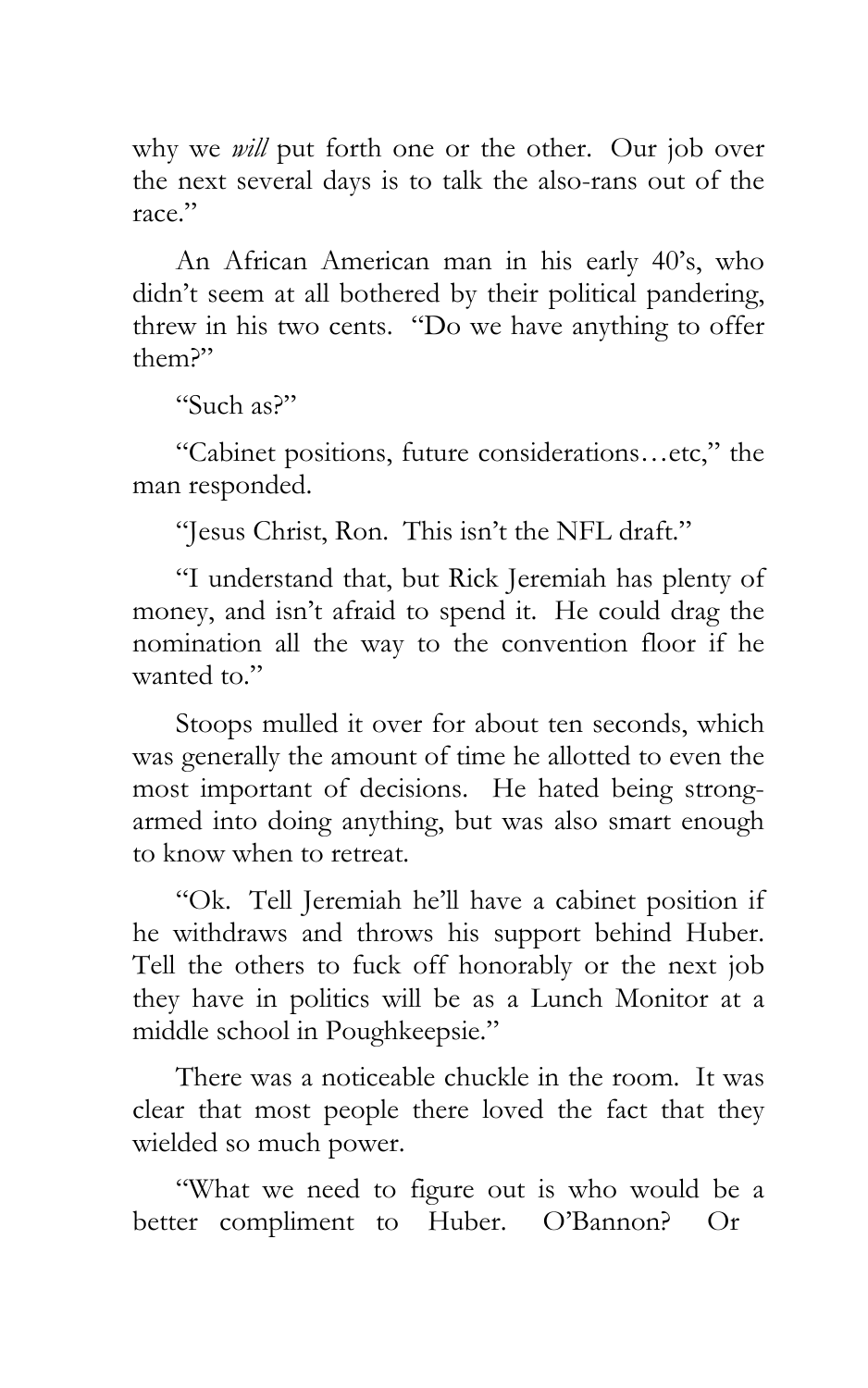Calvert? The African American? Or the woman? For that matter, are we sure that Huber is the person we want to put on top of the ticket? Which will play better? Thoughts?" Stoops said.

If Dan Holmes wasn't the youngest in the room, he was close to it. He looked be in his early 30's, cleancut, well-spoken and passionate. Everything the rest of them were not. He cleared his throat before speaking, knowing full well that what he was about to say wouldn't be well received. "Isn't that for the public to decide?" he managed to spit out.

Stoops seemed more amused than annoyed. "Son, I know you're new to this game, so here's how it's played. Ninety-eight percent of the population is made up of morons who couldn't pick their nose without instructions. So it's up to us to tell them how to think based on the information we decide to leak to the press."

"Doesn't that kind of go against the very principles of a Democracy?"

There was a collective gasp in the room, followed by awkward silence, until—

"What the hell's going on out there?!" Ron exclaimed, pointing out the window for emphasis.

"The sun's out. It has happened before," Stoops answered sarcastically.

In fact, it was, having suddenly burst through the clouds like a brick thrown through a wet paper bag.

"Not just that. Why is everyone taking their jackets off?"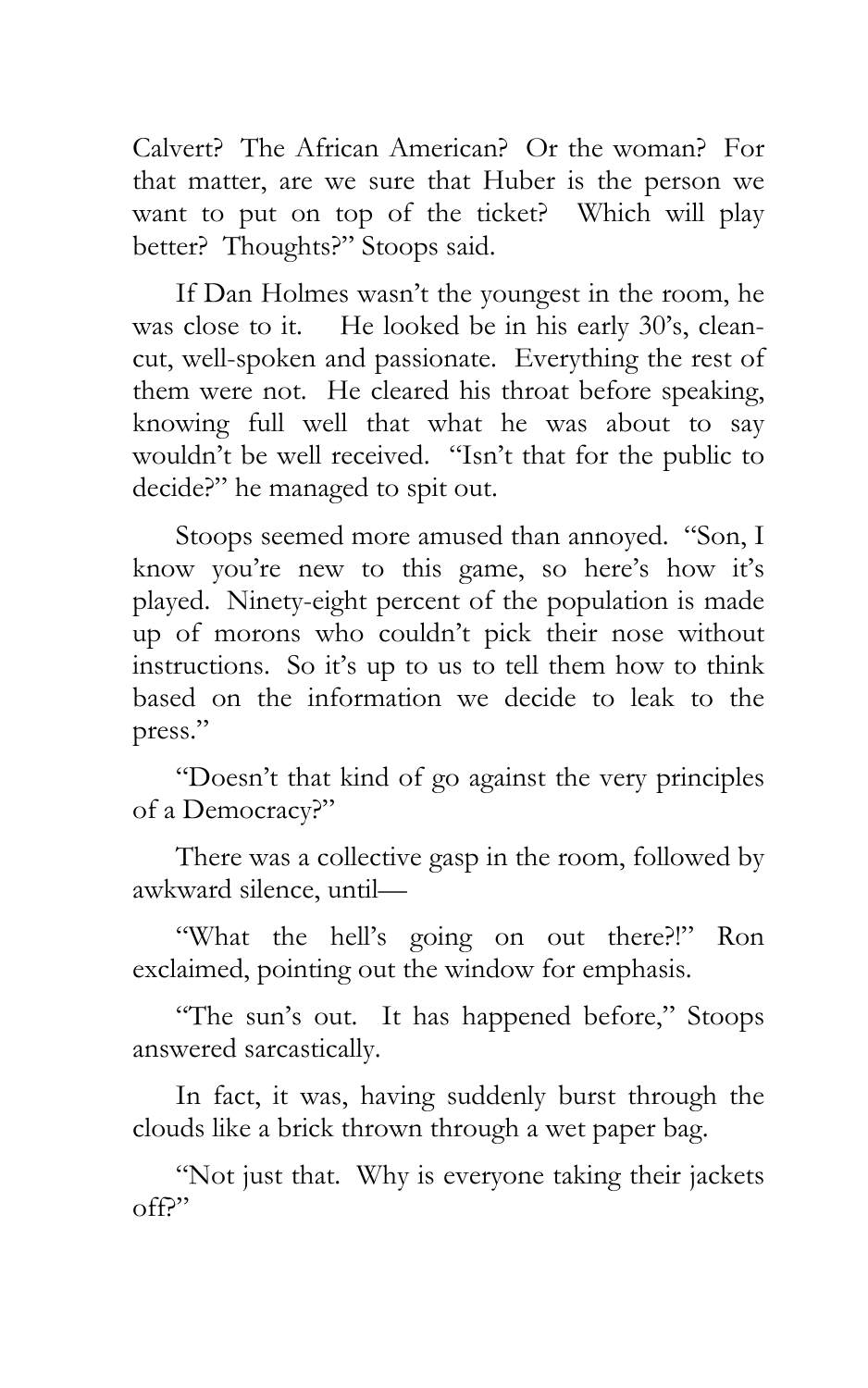"They're warm?"

"When I left my house this morning, it was 12 degrees outside. They said the high was going to be 27 today."

"So the weather forecaster was wrong. That would be so shocking."

"Fifty degrees wrong?"

The people outside were wiping the sweat from their brows and looking to the heavens as if they suddenly found themselves standing beneath a giant hair dryer on the highest possible setting.

Someone slid open a window and stuck his arm out. "It's really warm. Like *really* warm," the man said.

*\*\*\*\**

Three hundred miles away in Milford, Connecticut, Bernice and Joe Kreps took an unexpected stroll along the beach. They had lived in the same house directly across from the Long Island Sound for the past 27 years—which was the same length of time as their marriage. They had raised two children in that house, and seen four grandchildren walk through its doors. The house itself was a three bedroom cottage, with hardwood floors throughout and a screened in front porch, from which they spent many a night watching people walk along the beach. *Quaint* and *comfortable* were perhaps the two most apt words used to describe the home, although their son came home one day from high school and announced that their house looked like the guesthouse to one of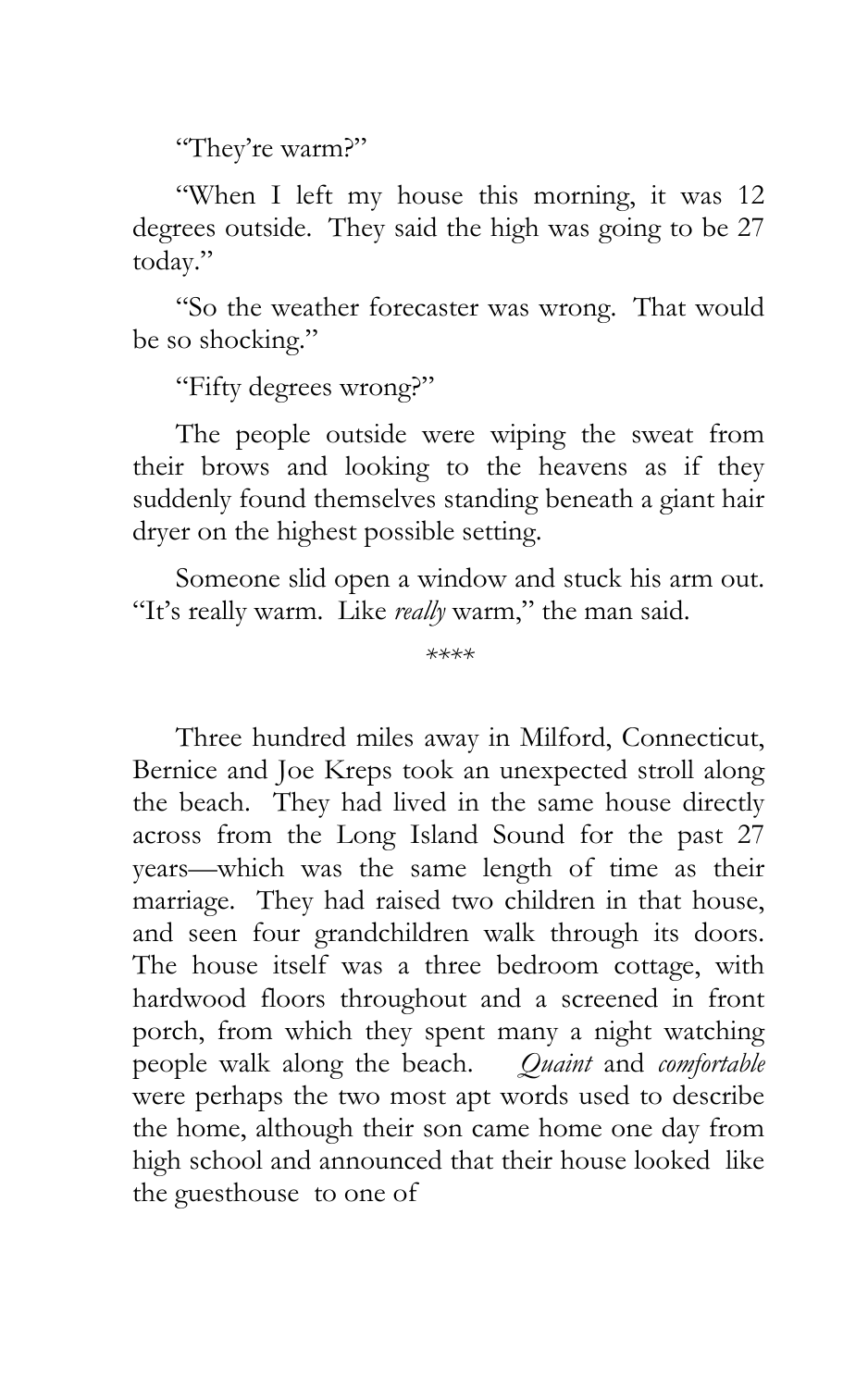the million dollar estates that sandwiched it on both sides. They laughed when he said it because they knew it was true, and because they also knew they would never be able to afford to live there on an electrician and teacher's salaries if they were just starting out today. That is also what made them appreciate it as much as they did. Bernice and Joe loved taking long walks along the water and into town. They loved the little corner delis and pizza shops. And they loved that on sunny days, the light woke them up by shining brightly through the many blind free windows.

Winters had grown increasingly difficult as they grew older, and on more than one occasion, they looked into buying a second home in Florida, but simply couldn't afford it. And when December 4 began with bright, blue skies and temperatures rising through the 70's, no one appreciated it more than the Kreps.

"I mean, we're retired, so it makes sense that we're out here today," Joe told his wife while they strolled along the walking path while dozens of college age people—some wearing Yale t-shirts-- played football, volleyball and Frisbee on the beach. "But what is everyone else doing out here? Don't they have school? Or jobs?"

"Not everyone thinks it's a sin to take a day off once in a while," his wife answered.

"Not taking a day off is what put two kids through college."

"You did have some help, you know."

"Yeah, but you were a teacher. Between summers and sick days, you had nearly three months off a year."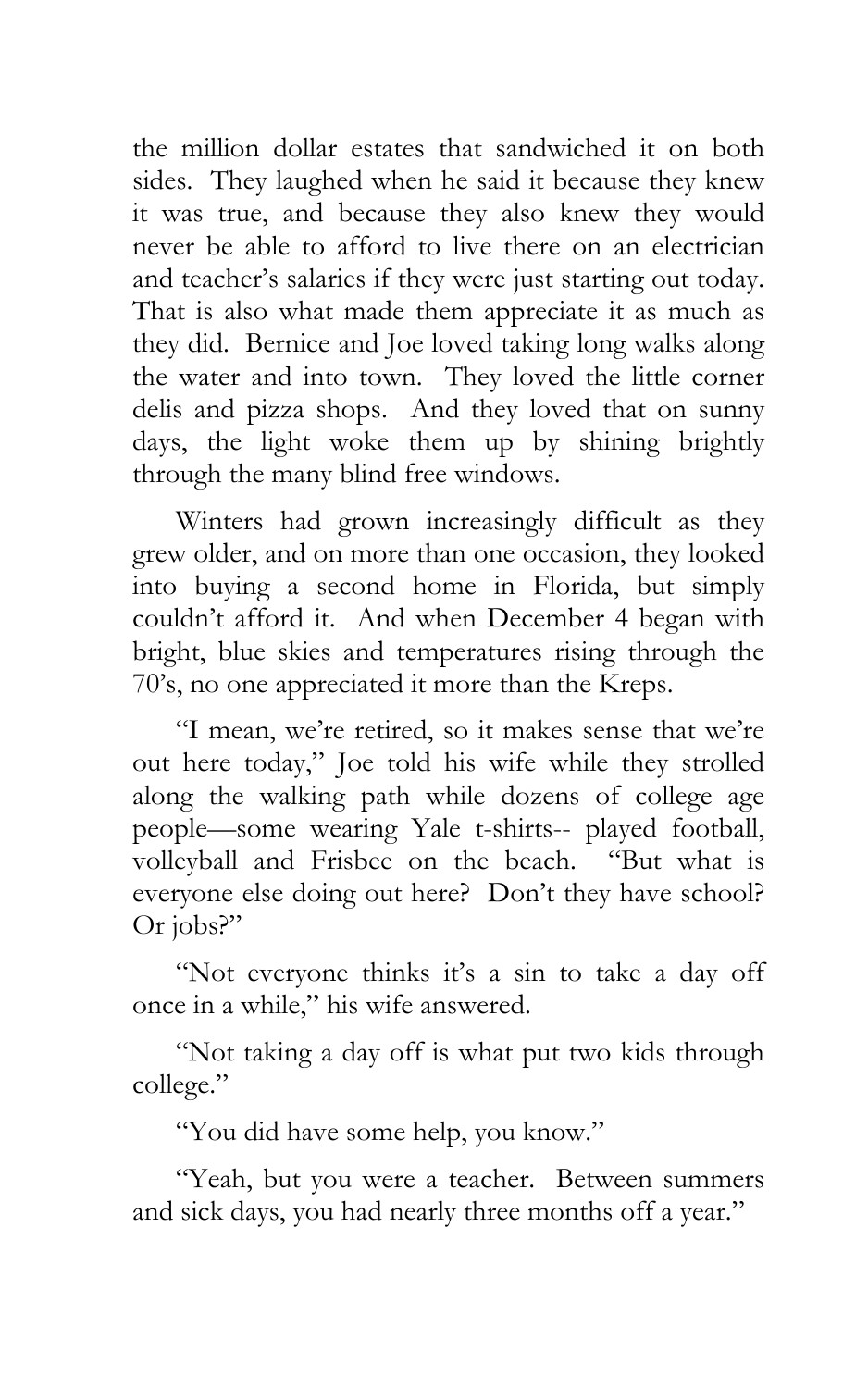"Don't even start with me," she said.

"I'm just teasing," Joe laughed. "But I still don't understand what all these people are doing here. That's the problem with today's society. They have no work ethic."

"You better be careful," Bernice warned, "or instead of calling you Grampy Joe, our grandchildren are going to start calling you Grumpy Joe."

Just then, three boys on bicycles whizzed past, along with two girls on roller blades, the last of which bumped Joe as she went by. "Damn teenagers," he grumbled as his wife rolled her eyes.

Across town, Professor Cummings looked out at what was supposed to be a class of forty-eight students and saw only seven. "What's the deal, ladies and gentlemen? Is it class cut day?" he asked to silence. The students that were in the room were there for a reason. They had no social skills whatsoever. It was the quietest class he ever remembered teaching.

"Tom, were you missing a lot of students today?" he asked another professor he passed on his way back to his office.

"Quite a few," was the response.

"I was missing 11 in Physics and 48 in Microbiology," Cummings lamented.

"Must be the weather. Although I'm not sure you can blame the weather for Microbiology," Tom laughed.

"But we have exams in a week, and this is *Yale*," Cummings said.